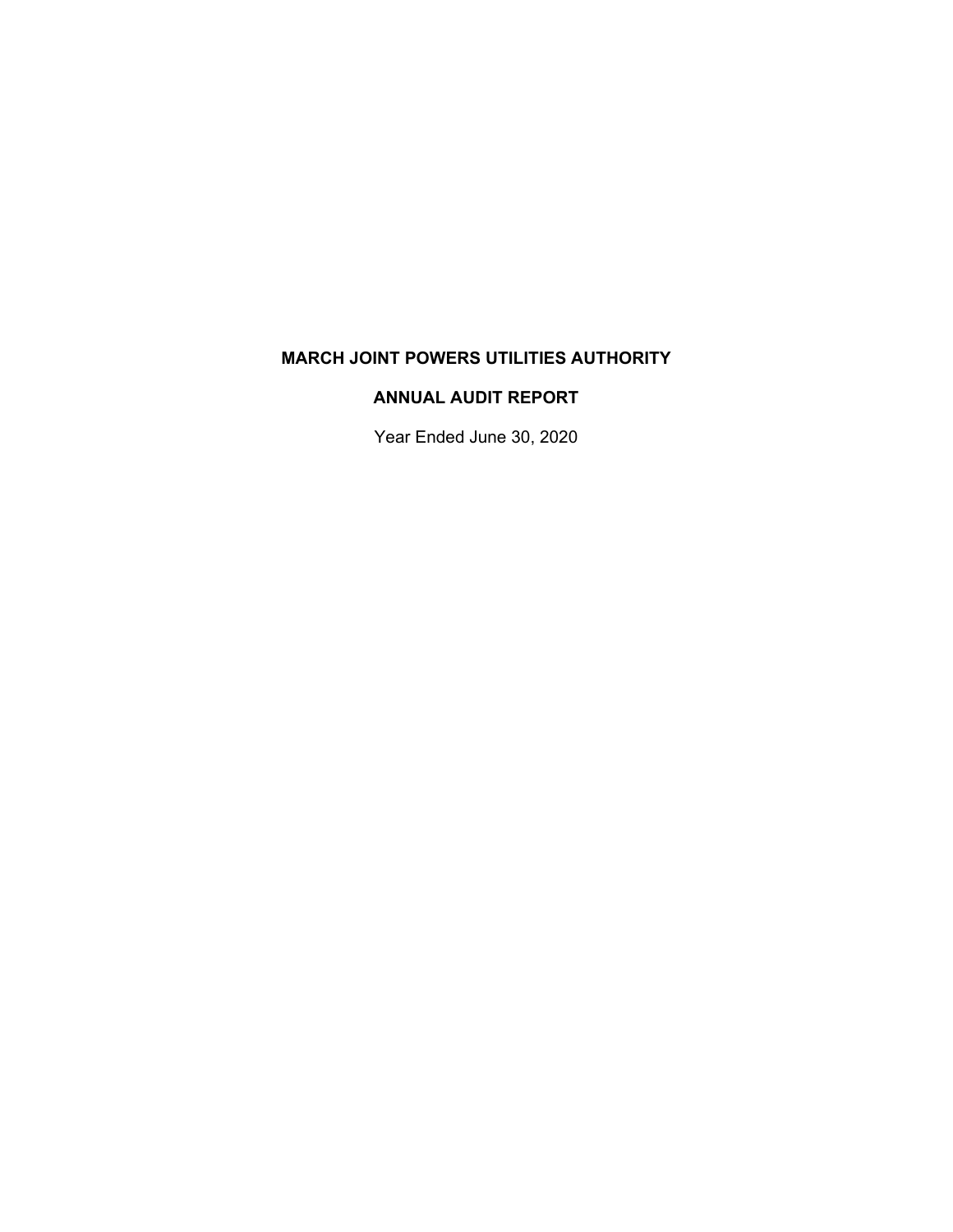# **TABLE OF CONTENTS**

| <b>Independent Auditor's Report</b>                          |   |
|--------------------------------------------------------------|---|
| <b>Basic Financial Statements:</b>                           |   |
| Statement of Net Position                                    | 3 |
| Statement of Revenues, Expenses, and Changes in Net Position | 4 |
| <b>Statement of Cash Flows</b>                               | 5 |
| Notes to Financial Statements                                | 6 |
|                                                              |   |

# **PAGE**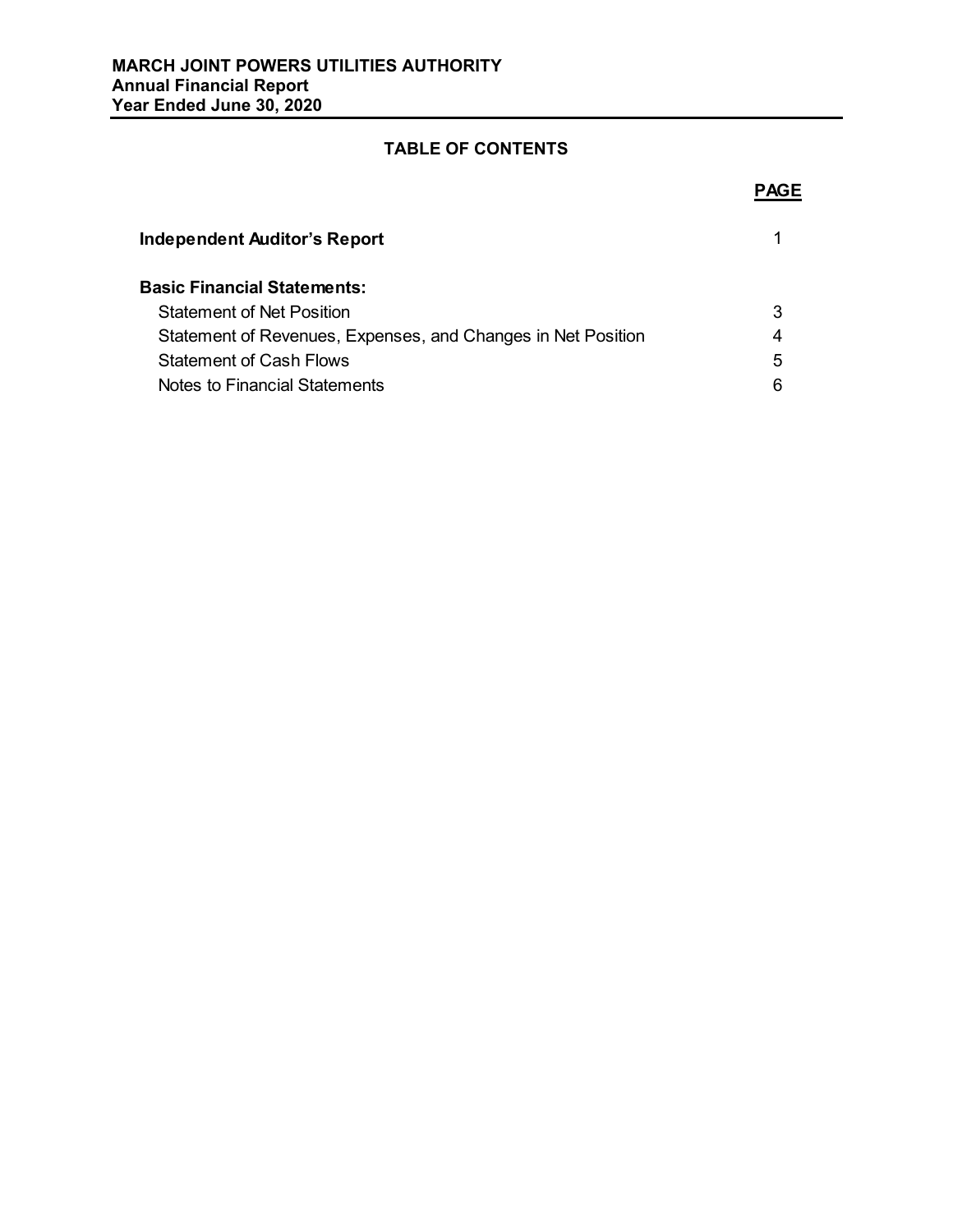

ROGERS, ANDERSON, MALODY & SCOTT, LLP CERTIFIED PUBLIC ACCOUNTANTS, SINCE 1948

#### *Independent Auditor's Report*

735 E. Carnegie Dr. Suite 100 San Bernardino, CA 92408 909 889 0871 T 909 889 5361 F ramscpa.net

#### **PARTNERS**

Brenda L. Odle, CPA, MST Terry P. Shea, CPA Scott W. Manno, CPA, CGMA Leena Shanbhag, CPA, MST, CGMA Bradferd A. Welebir, CPA, MBA, CGMA Jenny W. Liu. CPA, MST

#### **MANAGERS / STAFF**

Charles De Simoni, CPA Gardenya Duran, CPA Brianna Schultz, CPA lingjie Wu, CPA Evelyn Morentin-Barcena, CPA Veronica Hernandez, CPA Tara R. Thorp, CPA, MSA Laura Arvizu, CPA Louis Fernandez, CPA Abigail Hernandez Conde, CPA, MSA Zoe Xinlu Zhang, CPA, MSA John Maldonado, CPA, MSA

#### **MEMBERS**

American Institute of Certified Public Accountants

> PCPS The AICPA Alliance for CPA Firms

Governmental Audit Quality Center

Employee Benefit Plan **Audit Quality Center** 

California Society of Certified Public Accountants



Board of Commissioners March Joint Powers Utilities Authority Riverside, California

#### **Report on the Financial Statements**

We have audited the accompanying financial statements of the March Joint Powers Utilities Authority (the "Utilities Authority"), a component unit of the March Joint Powers Authority (the "Authority"), as of and for the year ended June 30, 2020, and the related notes to the financial statements, which collectively comprise the Utilities Authority's basic financial statements as listed in the table of contents.

#### *Management's Responsibility for the Financial Statements*

Management is responsible for the preparation and fair presentation of these financial statements in accordance with accounting principles generally accepted in the United States of America; this includes the design, implementation, and maintenance of internal control relevant to the preparation and fair presentation of financial statements that are free from material misstatement, whether due to fraud or error.

# *Auditor's Responsibility*

Our responsibility is to express an opinion on these financial statements based on our audit. We conducted our audit in accordance with auditing standards generally accepted in the United States of America and the standards applicable to financial audits contained in *Government Auditing Standards*, issued by the Comptroller General of the United States. Those standards require that we plan and perform the audit to obtain reasonable assurance about whether the financial statements are free from material misstatement.

An audit involves performing procedures to obtain audit evidence about the amounts and disclosures in the financial statements. The procedures selected depend on the auditor's judgment, including the assessment of the risks of material misstatement of the financial statements, whether due to fraud or error. In making those risk assessments, the auditor considers internal control relevant to the Utilities Authority's preparation and fair presentation of the financial statements in order to design audit procedures that are appropriate in the circumstances, but not for the purpose of expressing an opinion on the effectiveness of the Utilities Authority's internal control. Accordingly, we express no such opinion. An audit also includes evaluating the appropriateness of accounting policies used and the reasonableness of significant accounting estimates made by management, as well as evaluating the overall presentation of the financial statements.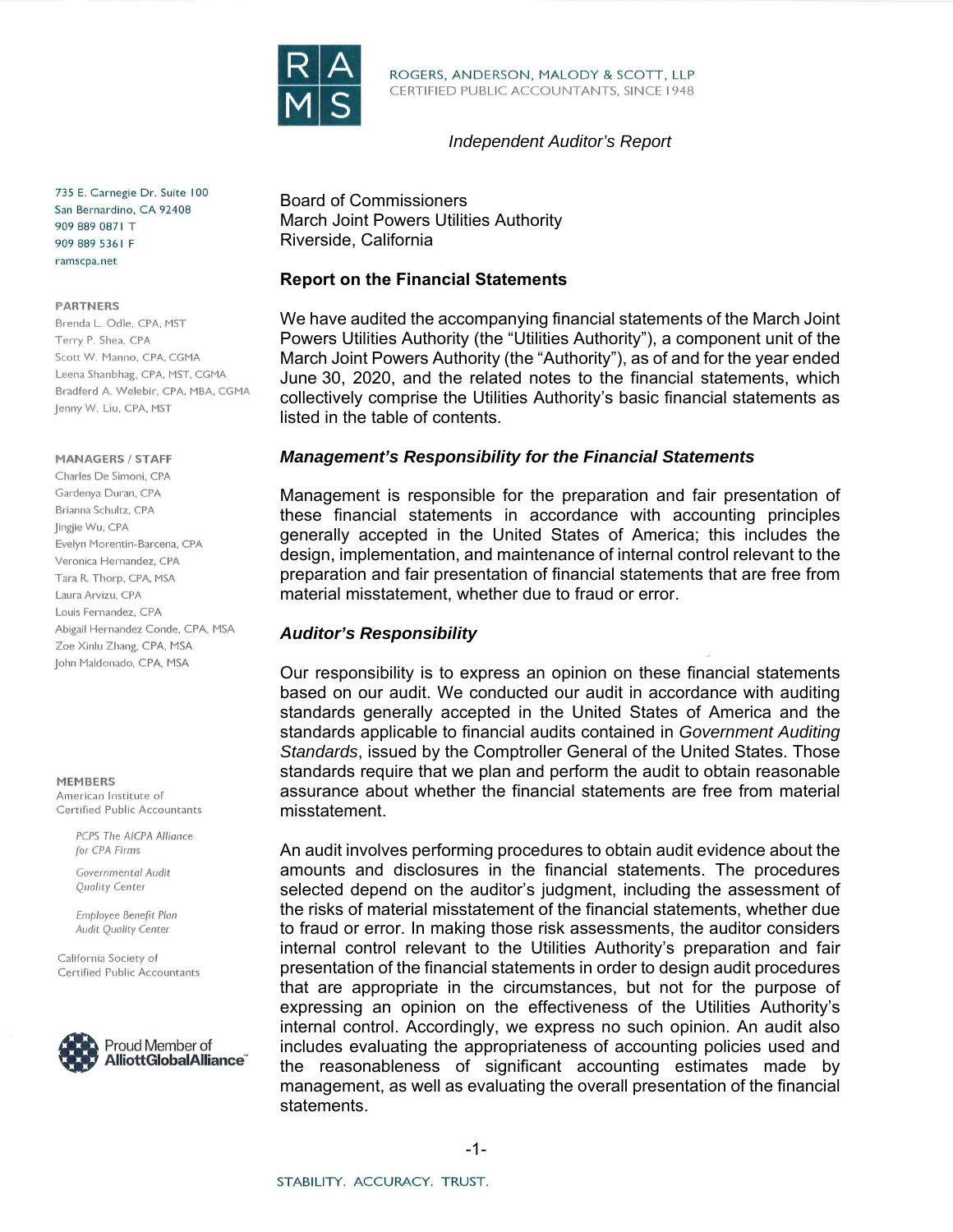We believe that the audit evidence we have obtained is sufficient and appropriate to provide a basis for our audit opinion.

# *Opinion*

In our opinion, the financial statements referred to above present fairly, in all material respects, the respective financial position of the Utilities Authority, as of June 30, 2020, and the respective changes in financial position, and its cash flows for the year then ended in accordance with accounting principles generally accepted in the United States of America.

# **Emphasis of Matter**

As discussed in Note 1, the financial statements of the Utilities Authority are intended to present the financial position, the changes in financial position and, where applicable, cash flows of only that portion of the business-type activities and the proprietary fund types of the Utilities Authority that are attributable to the transactions of the Utilities Authority. They do not purport, and do not present fairly the financial position of the Authority as of June 30, 2020, the changes in its financial position, or its cash flows for the year then ended in accordance with accounting principles generally accepted in the United States of America. Our opinion is not modified with respect to this matter.

# *Other Matters*

Management has omitted *Management's Discussion and Analysis* that accounting principles generally accepted in the United States of America require to be presented to supplement the basic financial statements. Such missing information, although not a part of the basic financial statements, is required by the Governmental Accounting Standards Board, who considers it to be an essential part of financial reporting for placing the basic financial statements in an appropriate operational, economic, or historical context. Our opinion on the basic financial statements is not affected by this missing information.

# **Other Reporting Required by** *Government Auditing Standards*

In accordance with *Government Auditing Standards*, we have also issued our report dated February 3, 2021, on our consideration of the March Joint Powers Authority's internal control over financial reporting and on our tests of its compliance with certain provisions of laws, regulations, contracts, and grant agreements and other matters. The purpose of that report is to describe the scope of our testing of internal control over financial reporting and compliance and the results of that testing, and not to provide an opinion on internal control over financial reporting or on compliance. That report is an integral part of an audit performed in accordance with *Government Auditing Standards* in considering the Authority's internal control over financial reporting and compliance.

Rogers, Andereou, Malody e Scott, LLP.

San Bernardino, California February 3, 2021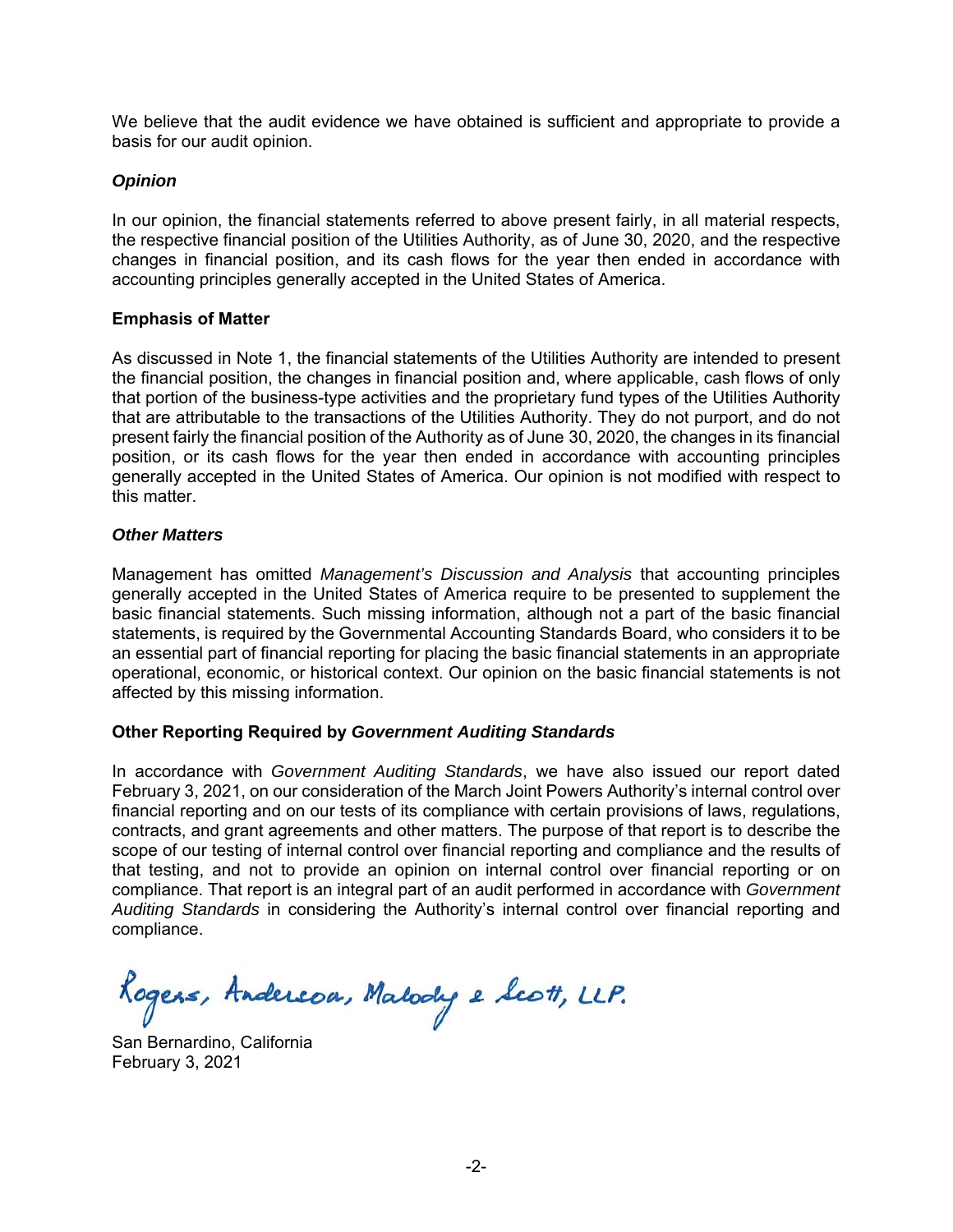# **Statement of Net Position June 30, 2020**

| <b>ASSETS</b>                                  |              |
|------------------------------------------------|--------------|
| Cash                                           | \$<br>59,490 |
| Accounts receivable                            | 30,707       |
| <b>Total assets</b>                            | 90,197       |
| <b>LIABILITIES</b>                             |              |
| <b>Current liabilities:</b>                    |              |
| Accounts payable                               | 12,441       |
| Noncurrent liabilities:                        |              |
| Advances from the March Joint Powers Authority | 300,000      |
|                                                |              |
| <b>Total liabilities</b>                       | 312,441      |
| <b>NET POSITION (DEFICIT)</b>                  |              |
| Unrestricted                                   | (222,244)    |
| Total net position                             | (222,244     |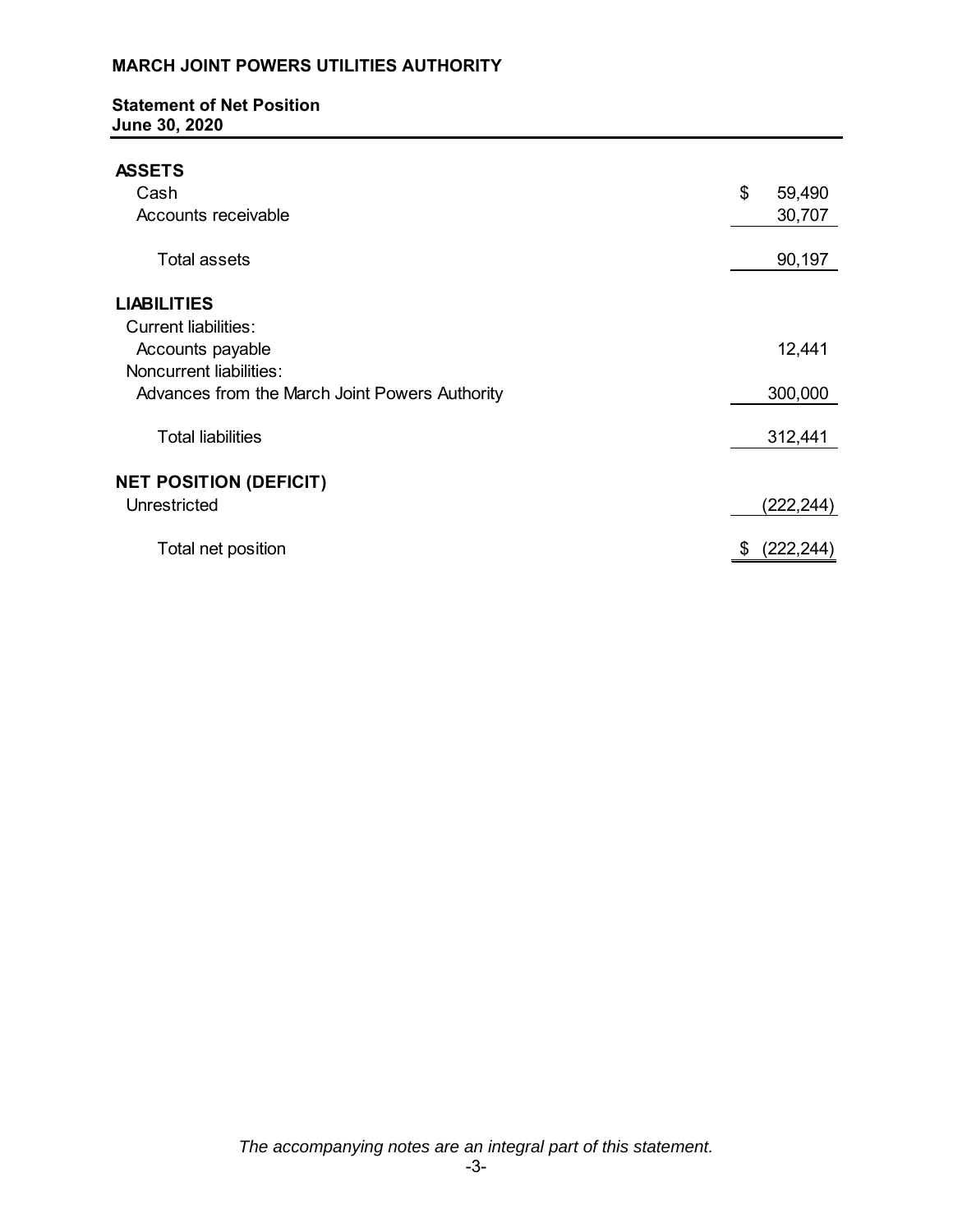#### **Statement of Revenues, Expenses, and Changes in Net Position Year Ended June 30, 2020**

| <b>OPERATING REVENUES</b>     |                 |
|-------------------------------|-----------------|
| Charges for services          | 186,257<br>\$   |
| Total operating revenues      | 186,257         |
|                               |                 |
| <b>OPERATING EXPENSES</b>     |                 |
| Administrative                | 7,737           |
| Purchased water/utilities     | 165,311         |
| Maintenance                   | 49,080          |
| Total operating expenses      | 222,128         |
| Operating income (loss)       | (35, 871)       |
| <b>NET POSITION (DEFICIT)</b> |                 |
| Net position, beginning       | (186, 373)      |
| Net position, ending          | \$<br>(222,244) |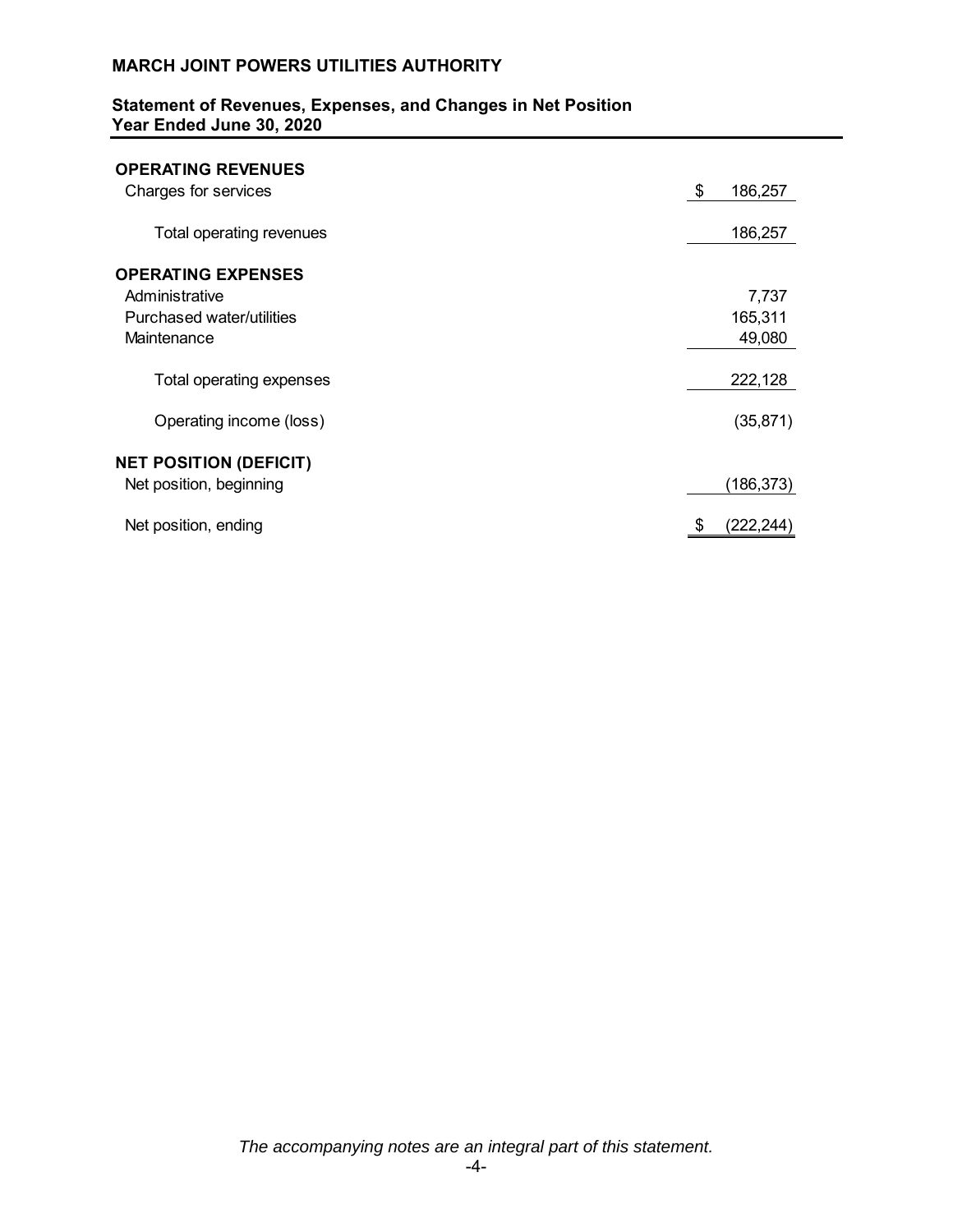# **Statement of Cash Flows Year Ended June 30, 2020**

| <b>CASH FLOWS FROM OPERATING ACTIVITIES</b>                                                                   |                 |
|---------------------------------------------------------------------------------------------------------------|-----------------|
| Cash received from customers                                                                                  | \$<br>188,928   |
| Cash payments to suppliers for goods and services                                                             | (214,337)       |
| Net cash used for operating activities                                                                        | (25,409)        |
| Net decrease in cash and cash equivalents                                                                     | (25, 409)       |
| Cash and cash equivalents, beginning of year                                                                  | 84,899          |
| Cash and cash equivalents, end of year                                                                        | 59,490          |
| <b>RECONCILIATION OF NET OPERATING LOSS TO NET CASH</b><br><b>USED FOR OPERATING ACTIVITIES</b>               |                 |
| Operating loss<br>Adjustments to reconcile operating loss to net cash<br>used for operating activities:       | \$<br>(35, 871) |
| (Increase) decrease in accounts receivable<br>Increase (decrease) in accounts payable and accrued liabilities | 2,671<br>7,791  |
| Net cash used for operating activities                                                                        | (25,409)        |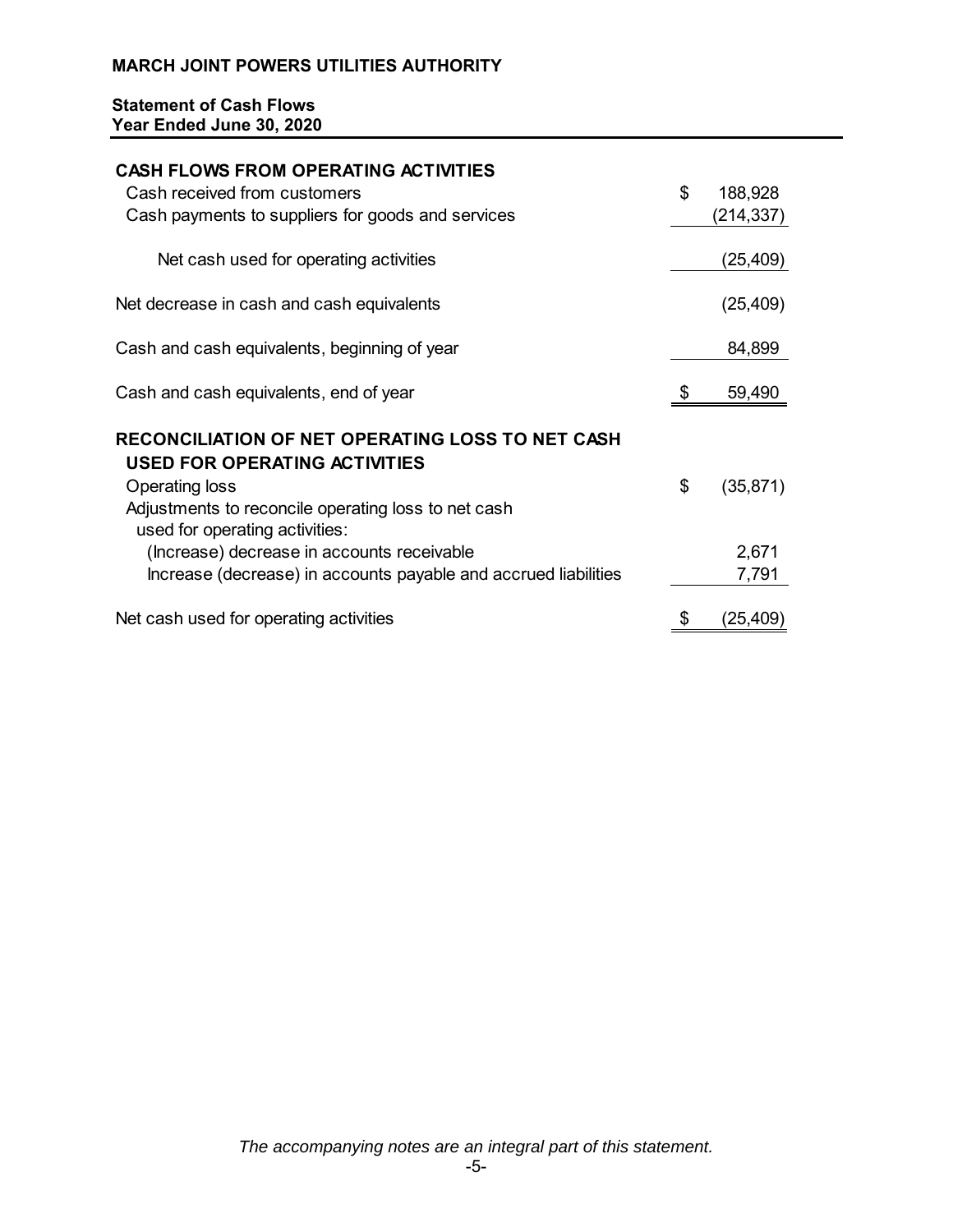#### **Notes to Financial Statements Year Ended June 30, 2020**

# **NOTE 1: REPORTING ENTITY AND SUMMARY OF SIGNIFICANT ACCOUNTING POLICIES**

#### **A) Reporting Entity**

The March Joint Powers Utilities Authority (the "Utilities Authority") was formed on August 8, 2002 by the City of Moreno Valley, a general law city of the State of California, the City of Perris, a general law city of the State of California, and the City of Riverside, a charter city and municipal corporation of the State of California. The purpose of the Utilities Authority is to provide construction, completion, reconstruction, extension, change, enlargement, acquisition, leasing, operation, maintenance, repair, and control of facilities for the generation, transmission, distribution, and sale of utilities and utilities service. The sale and service of utilities will be to municipalities, public utility districts, corporations, businesses, or persons located at the property formerly known as March Air Force Base.

The Utilities Authority's office and records are located at 14205 Meridian Parkway, Suite 140, Riverside, California 92518.

The Authority Commissioners are as follows:

| Name                  | Title             | Representing               |
|-----------------------|-------------------|----------------------------|
| Victoria Baca         | Chair             | City of Moreno Valley      |
| <b>Rita Rogers</b>    | <b>Vice Chair</b> | City of Perris             |
| Michael Vargas        | Commissioner      | City of Perris             |
| <b>Chuck Conder</b>   | Commissioner      | City of Riverside          |
| Dr. Carla Thornton    | Commissioner      | City of Moreno Valley      |
| Andy Melendrez        | Commissioner      | City of Riverside          |
| Jeff Hewitt           | Commissioner      | <b>County of Riverside</b> |
| <b>Kevin Jeffries</b> | Commissioner      | <b>County of Riverside</b> |

The Joint Powers Commission meets on the first and third Wednesday of each month.

The County of Riverside is a member agency of the March Joint Powers Authority, the primary government of the Utilities Authority. However, the County of Riverside elected not to be a member agency of the Utilities Authority.

#### **B) Measurement Focus, Basis of Accounting and Financial Statement Presentation**

The Utilities Authority's basic financial statements are prepared in conformity with accounting principles generally accepted in the United States of America as they are applicable to governmental units. The Government Accounting Standards Board (GASB) is the accepted standard setting body for establishing governmental accounting and financial reporting principles.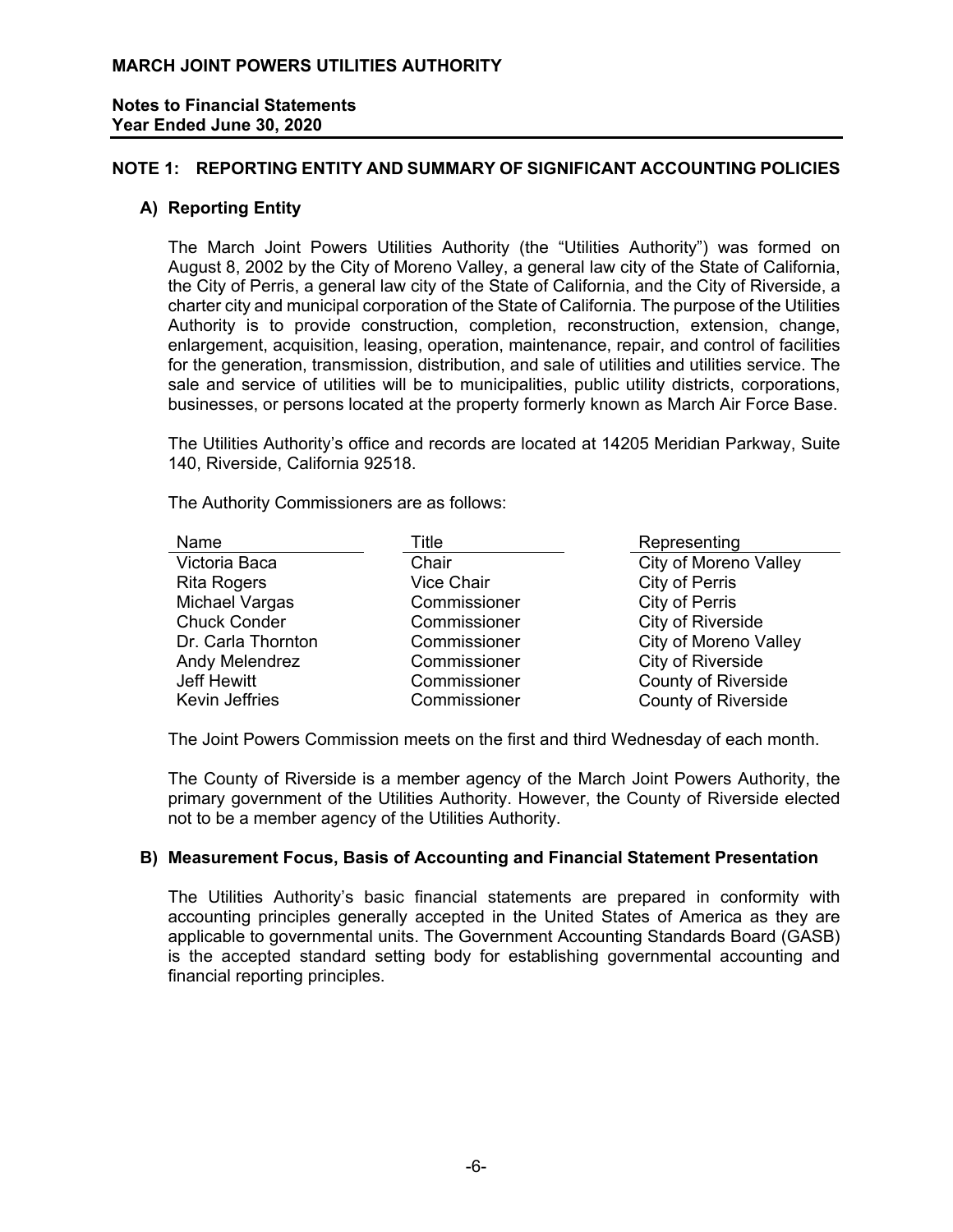#### **NOTE 1: REPORTING ENTITY AND SUMMARY OF SIGNIFICANT ACCOUNTING POLICIES (Continued)**

#### **B) Measurement Focus, Basis of Accounting, and Financial Statement Presentation (Continued)**

The Utilities Authority reports its activities as an enterprise fund, which is used to account for operations that are financed and operated in a manner similar to a private business enterprise, where the intent of the Utilities Authority is that the costs (including depreciation) of providing goods or services to the general public on a continuing basis be financed or recovered primarily through user charges and space rentals. The Utilities Authority financial statements are reported using the *economic resources measurement focus* and the *accrual basis of accounting.* Revenues are recognized in the accounting period earned and expenses are recognized in the period incurred, regardless of the timing of related cash flows.

Proprietary funds distinguish operating revenues and expenses from those revenues and expenses that are non-operating. Operating revenues are those revenues that are generated by utility services while operating expenses pertain directly to the furnishing of those services. Non-operating revenues and expenses are those revenues and expenses generated that are not directly associated with the normal business of utility services.

When both restricted and unrestricted resources are available for use, it is the Utilities Authority's policy to use restricted resources first, then unrestricted resources as they are needed.

# **C) Cash and Cash Equivalents**

In accordance with generally accepted accounting principles, for purposes of the Statement of Cash Flows, all cash and investments with original maturities of 90 days or less are considered cash or cash equivalents.

#### **D) Investments**

As a governmental entity other than an external investment pool in accordance with generally accepted accounting principles, the Utilities Authority's investments are stated at fair value except for interest-earning investment contracts. As of June 30, 2020, the Utilities Authority held no investments therefore, no adjustment is reflected in these financial statements.

#### **E) Uncollectible Accounts Receivable**

The Utilities Authority uses the allowance method for uncollectible accounts receivable. Currently, the Utilities Authority believes all receivables are collectible based on prior experience. Therefore, there is no current allowance recorded.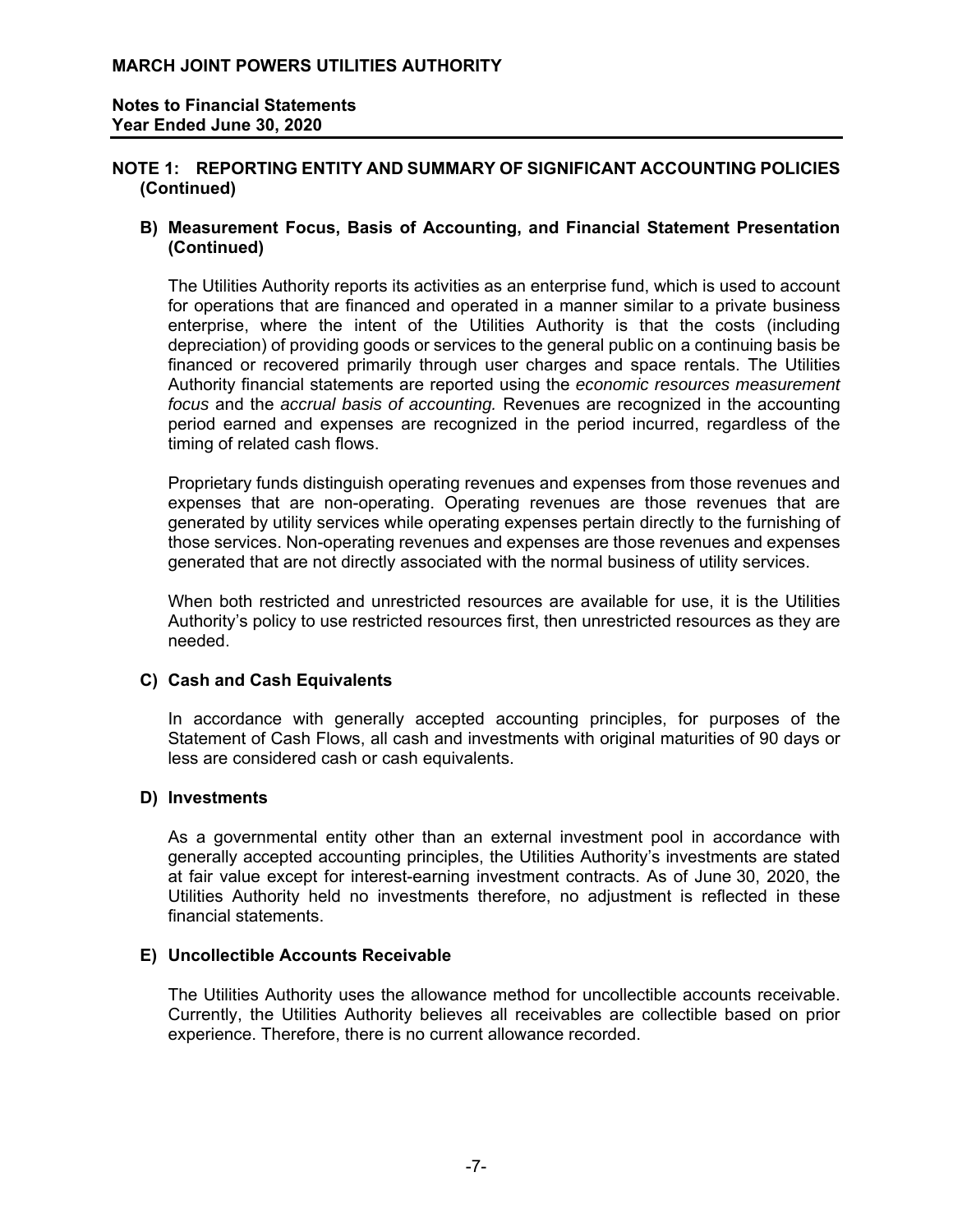#### **NOTE 1: REPORTING ENTITY AND SUMMARY OF SIGNIFICANT ACCOUNTING POLICIES (Continued)**

#### **F) Net Position**

Generally accepted accounting principles requires that the difference between assets, liabilities and deferred outflows/inflows of resources be reported as net position. Net position is classified as either net investment in capital assets, restricted, or unrestricted. Net position classified as net investment in capital assets consists of capital assets, net of accumulated depreciation and reduced by the outstanding principal of related debt. Restricted net position is the net position that has external constraints placed on them by creditors, grantors, contributors, laws, or regulations of other governments, or through constitutional provisions, or enabling legislation. Unrestricted net position consists of net position that does not meet the definition of net investment in capital assets or restricted net position.

#### **G) Use of Estimates**

The preparation of financial statements requires management to make estimates and assumptions. These estimates and assumptions affect the reported amounts of assets, deferred outflows of resources, liabilities, deferred inflows of resources, revenues, and expenses/expenditures, as appropriate, as well as the disclosure of contingent assets and liabilities. Actual results could differ from those estimates.

#### **H) Relationship to the March Joint Powers Authority**

The Utilities Authority is an integral part of the reporting entity of the March Joint Powers Authority. The funds of the Utilities Authority have been blended within the financial statements of the March Joint Powers Authority because the Board of Commissioners, excluding the County of Riverside Commissioners, is the governing board of the Utilities Authority and exercises control over the operations of the Utilities Authority. Only the funds of the Utilities Authority are included herein, therefore, these financial statements do not purport to represent the financial position or results of operations of the March Joint Powers Authority.

#### **NOTE 2: CASH AND INVESTMENTS**

Cash and Investments are classified in the accompanying financial statements as follows:

| \$59,490 |
|----------|
|          |

Cash and investment consist of the following:

Deposits with financial institutions  $$59,490$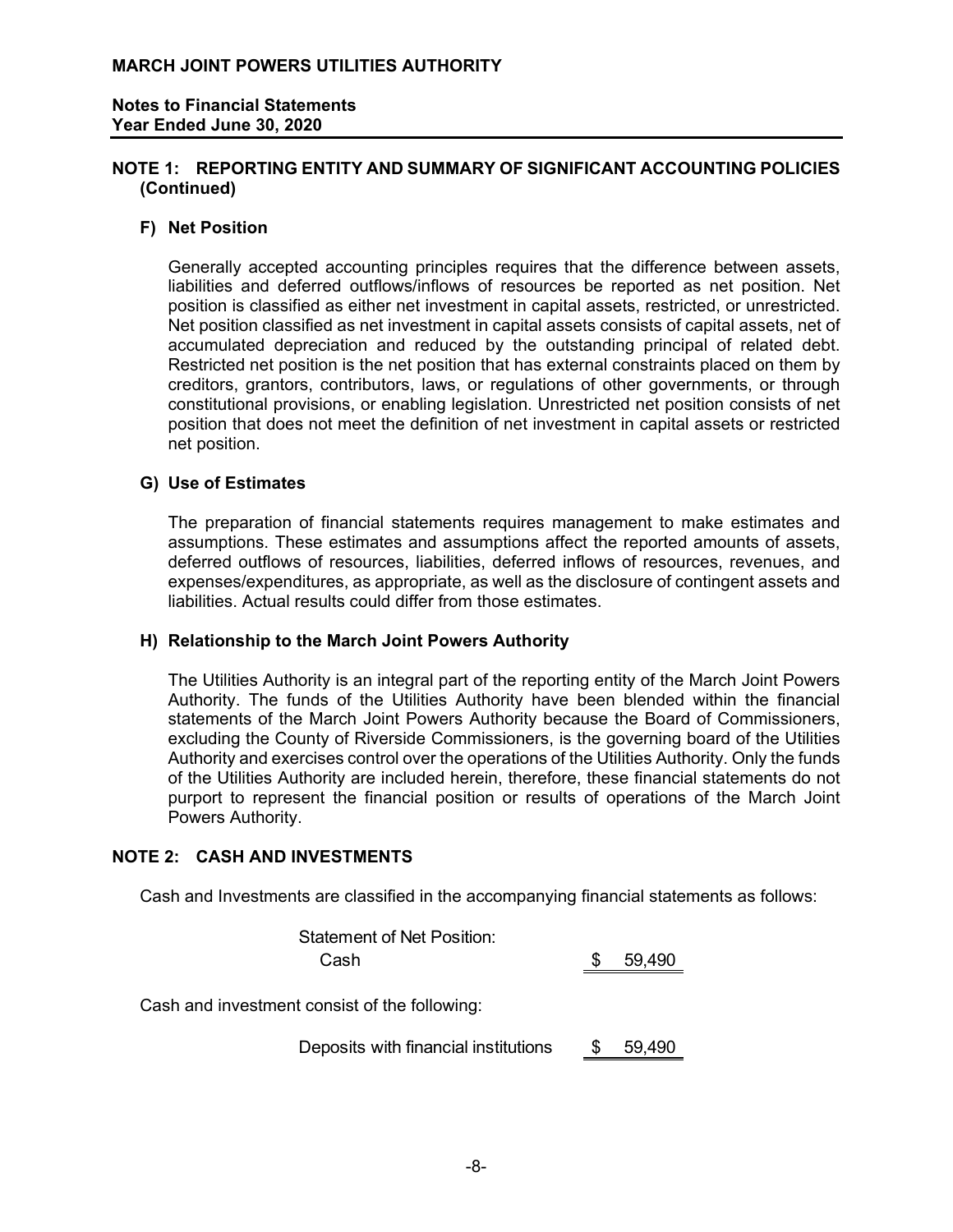### **NOTE 2: CASH AND INVESTMENTS (Continued)**

#### **Investments Authorized by the California Government Code and the Authority's Investment Policy**

The table below identifies the investment types that are authorized by the Authority's investment policy. The table also identifies certain provisions of the California Government Code (or the Authority's investment policy, where more restrictive) that address interest rate risk, credit risk, and concentration of credit risk.

| Authorized                            | Maximum  | Percentage                  | <b>Investment</b> |
|---------------------------------------|----------|-----------------------------|-------------------|
| <b>Investment Type</b>                | Maturity | of Portfolio <sup>(1)</sup> | in One Issuer     |
| Local agency bonds                    | 5 years  | None                        | None              |
| U.S. Treasury obligations             | 5 years  | None                        | None              |
| U.S. agency securities                | 5 years  | None                        | None              |
| Banker's acceptances                  | 180 days | 40%                         | 30%               |
| Prime commercial paper <sup>(2)</sup> | 270 days | 25%                         | 10%               |
| Negotiable certificates of deposit    | 5 years  | 30%                         | None              |
| Repurchase agreements                 | 1 year   | None                        | None              |
| Reverse Repurchase agreements         | 92 days  | 20% of Base Value           | None              |
| Medium - Term Notes (3)               | 5 years  | 30%                         | None              |
| Mutual funds                          | N/A      | 20%                         | 10%               |
| Money market mutual funds             | N/A      | 20%                         | 10%               |
| Mortgage pass-through securities      | 5 years  | 20%                         | None              |
| County pooled investment funds        | N/A      | None                        | None              |
| Local Agency Investment Fund (LAIF)   | N/A      | None                        | \$75m             |
| JPA pools (other investment pools)    | N/A      | None                        | None              |

- (1) Excluding amounts held by bond trustee that are not subject to California Government Code Restrictions.
- $(2)$  U.S. Corporation with assets greater than \$500 million.
- (3) Rated "A" or better by Moody's or S&P.

# **Investments Authorized by Debt Agreements**

Investment of debt proceeds held by bond trustee, are governed by provisions of the debt agreements, rather than the general provisions of the California Government Code or the Authority's investment policy.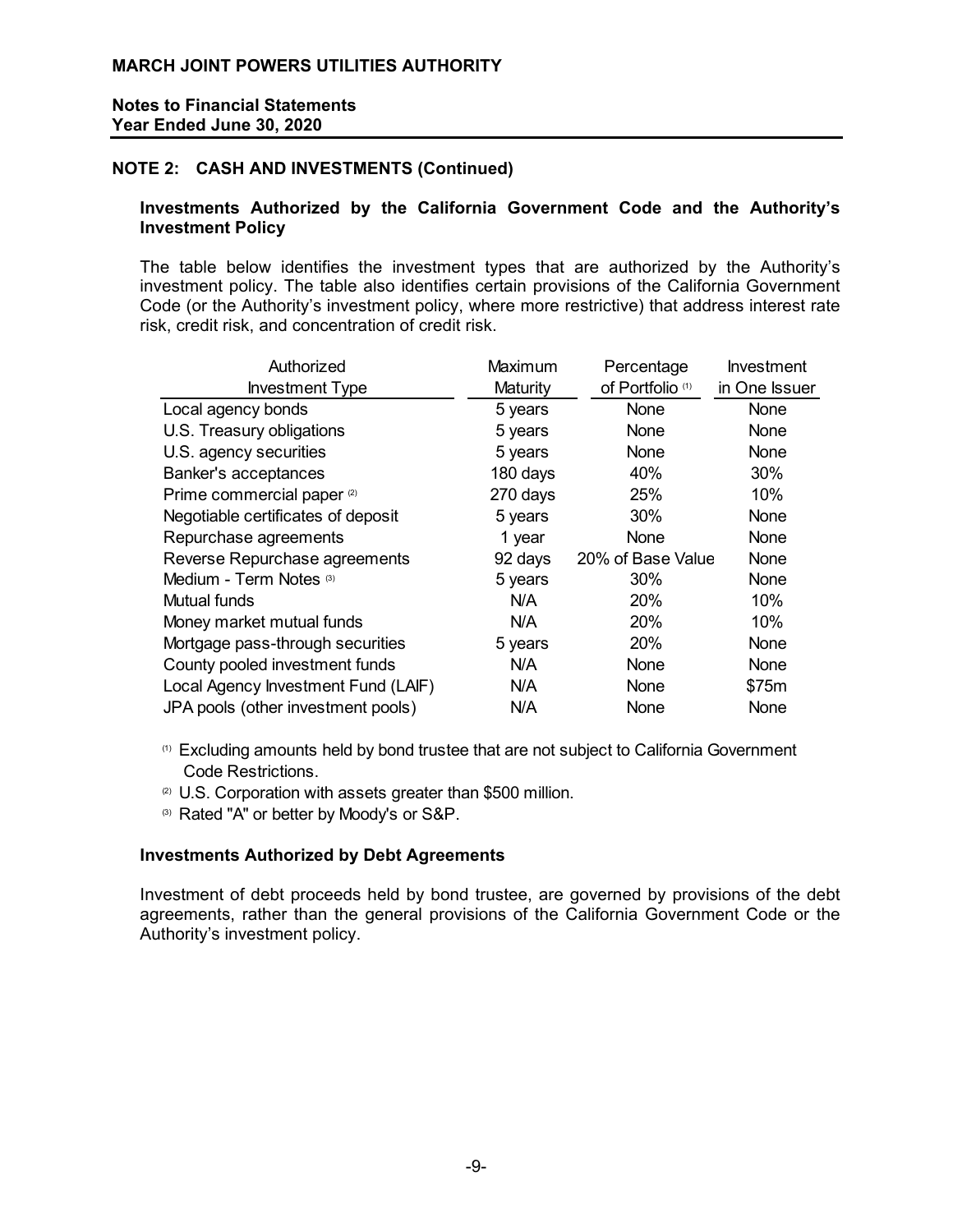#### **NOTE 2: CASH AND INVESTMENTS (Continued)**

#### **Interest Rate Risk**

Interest rate risk is the risk that changes in market interest rates will adversely affect the fair value of an investment. Generally, the longer the maturity of an investment, the greater the sensitivity of its fair value to changes in market interest rates. One of the ways that the Authority manages its exposure to interest rates risk is by purchasing a combination of shortterm and long-term investments and by timing cash flows from maturities so that a portion of the portfolio is maturing or coming close to maturity evenly over time as necessary to provide the cash flow and liquidity needed for operations.

Generally, credit risk is the risk that an issuer of an investment will not fulfill its obligation to the holder of the investment. This is measured by the assignment of a rating by a nationally recognized statistical rating organization.

#### **Concentration of Credit Risk**

The investment policy of the Authority contains no limitations on the amount that can be invested in any one issuer beyond that stipulated by the Government Code.

### **Custodial Credit Risk**

Custodial credit risk for deposits is the risk that, in the event of the failure of a depository financial institution, a government will not be able to recover its deposits or will not be able to recover collateral securities that are in the possession of an outside party. The custodial credit risk for investments is the risk that, in the event of the failure of the counterparty (e.g., brokerdealer) to a transaction, a government will not be able to recover the value of its investment or collateral securities that are in the possession of another party. The California Government Code and the Authority's investment policy do not contain legal or policy requirements that would limit the exposure to custodial credit risk for deposits or investments, other than the following provision for deposits: The California Government Code requires that a financial institution secure deposits made by state or local government units by pledging securities in an undivided collateral pool held by a depository regulated under state law (unless so waived by the governmental unit). The market value of the pledged securities in the collateral pool must equal at least 110% of the total amount deposited by the public agencies. California law also allows financial institutions to secure Authority deposits by pledging first trust deed mortgage notes having a value of 150% of the secured public deposits.

As of June 30, 2020, no deposits of the Authority with financial institutions in excess of federal depository insurance limits were held in uncollateralized accounts. As of June 30, 2020, the Authority held no investments.